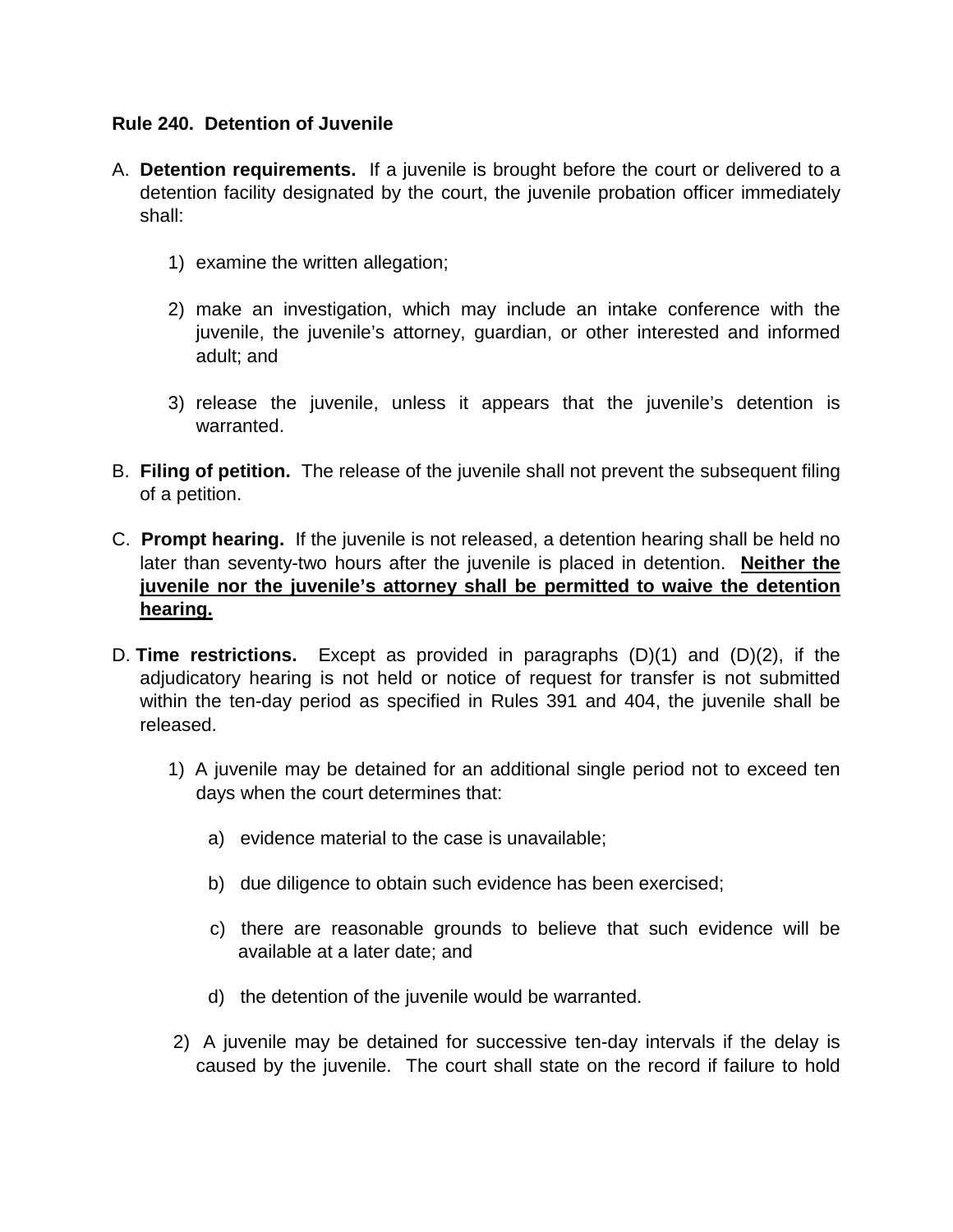the hearing resulted from delay caused by the juvenile. Delay caused by the juvenile shall include, but not be limited to:

- a) delay caused by the unavailability of the juvenile or the juvenile's attorney;
- b) delay caused by any continuance granted at the request of the juvenile or the juvenile's attorney; or
- c) delay caused by the unavailability of a witness resulting from conduct by or on behalf of the juvenile.

# **Comment**

If a juvenile is detained, the guardian should be notified immediately. *See* Rules 220 (Procedures in Cases Commenced by Arrest Without Warrant) and 313(B) (Taking into Custody from Intake) for notification of the guardian.

# **Nothing in paragraph (C) is intended to preclude the use of stipulations or agreements among the parties, subject to court review and approval at the detention hearing.**

Under paragraph (D)(2), if the juvenile causes delay, the juvenile may continue to be held in detention. The additional period of detention should not exceed ten days. The court may continue such detention for successive ten-day intervals if the juvenile caused the delay. The time restrictions of paragraph (D) apply to a juvenile who is placed in detention, even if previously released.

For time restrictions on detention for juveniles scheduled for a transfer hearing to criminal proceedings, see Rule 391.

 For statutory provisions on detention, see 42 Pa.C.S. § § 6325, 6331, 6335. For the Juvenile Court Judges Commission's Detention Standards, see 37 Pa. Code § 200.101 *et seq*. (2003).

 If a juvenile is detained, the juvenile is to be placed in a detention facility, which does not include a county jail or state prison. *See* Rule 120 and its Comment for definition of ''detention facility.''

**Official Note:** Rule 240 adopted April 1, 2005, effective October 1, 2005. Amended June 28, 2013, effective immediately. **Amended \_\_ \_\_, 2016, effective \_\_ \_\_, 2016.**

*Committee Explanatory Reports:*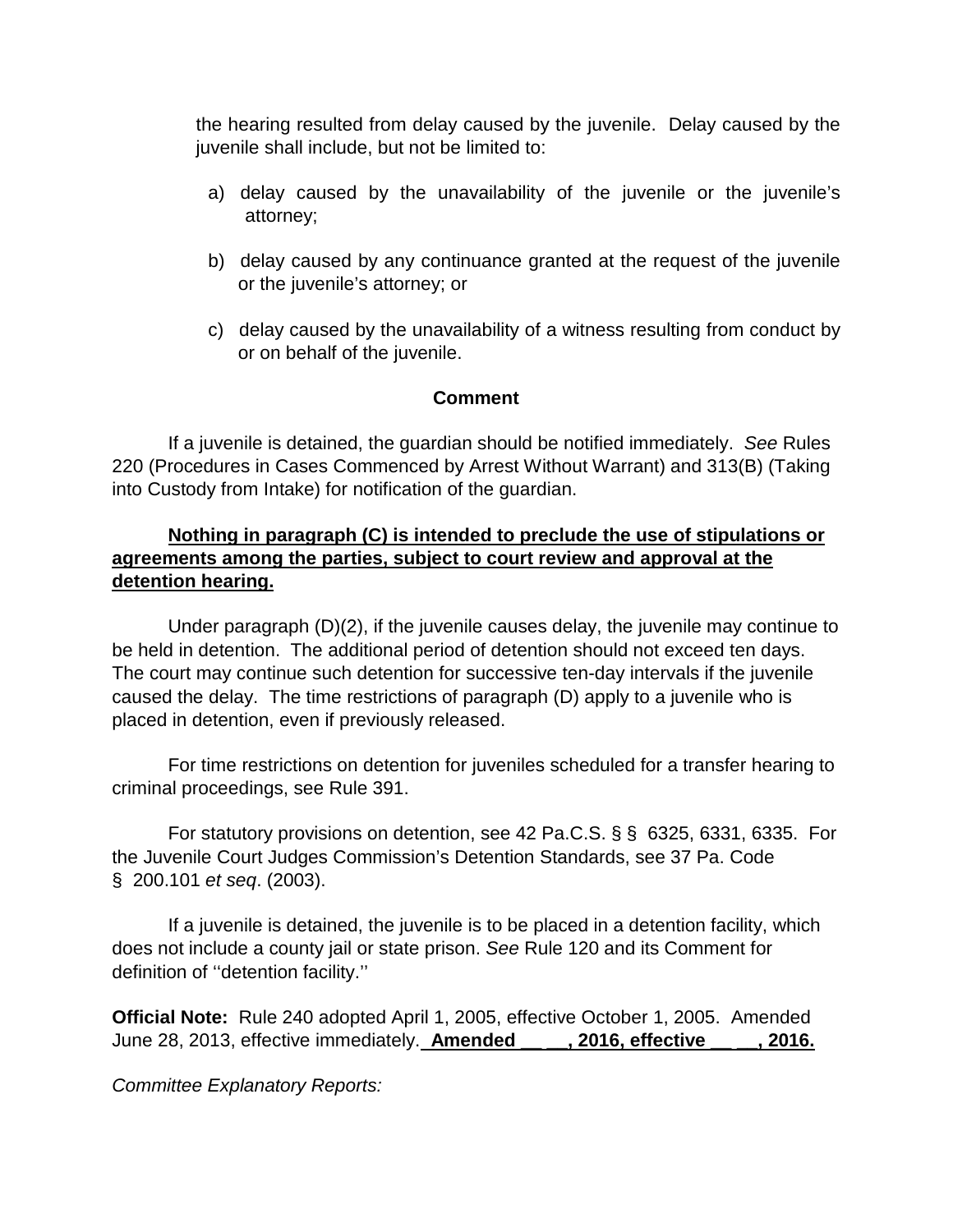Final Report explaining the provisions of Rule 240 published with the Court's Order at 35 Pa.B. 2214 (April 16, 2005). Final Report explaining the amendments to Rule 240 published with the Court's Order at 43 Pa.B. 3938 (July 13, 2013). **Final Report explaining the amendments to Rule 240 published with the Court's Order at \_\_ Pa.B. \_\_ (\_\_ \_\_, 2016).**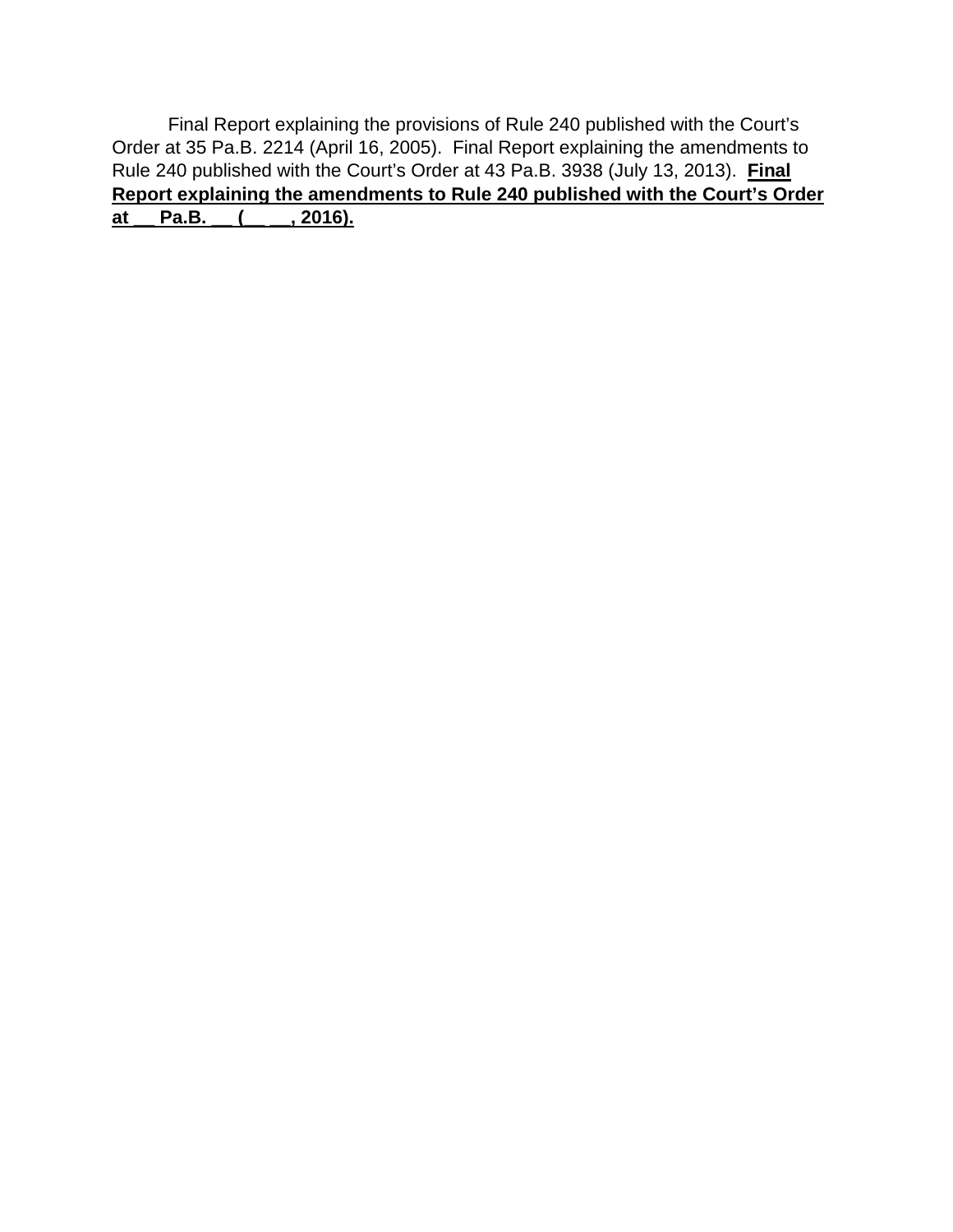### **Rule 242. Detention Hearing**

A. **Informing juvenile of rights.** Upon commencement of the hearing, the court shall:

- 1) provide a copy of the written allegation to the juvenile and the juvenile's guardian, if present;
- 2) inform the juvenile of the right to counsel and to retain private counsel or to be assigned counsel; and
- 3) inform the juvenile of the right to remain silent with respect to any allegation of delinquency.

### B. **Manner of hearing.**

- 1) **Conduct.**
	- a) The hearing shall be conducted in an informal but orderly manner.
	- b) The attorney for the Commonwealth shall:
		- i) attend the hearing; and
		- ii) present such evidence as the Commonwealth deems necessary to support the written allegation and the need for detention.
- 2) **Recording.** If requested by the juvenile or the Commonwealth, or if ordered by the court, the hearing shall be recorded by appropriate means. If not so recorded, full minutes of the hearing shall be kept.

# 3) **Testimony and evidence.**

- a) All evidence helpful in determining the questions presented, including oral or written reports, may be received by the court and relied upon to the extent of its probative value even though not competent in the hearing on the petition.
- b) The juvenile's attorney, the juvenile, if the juvenile has waived counsel pursuant to Rule 152, and the attorney for the Commonwealth shall be afforded an opportunity to examine and controvert written reports so received.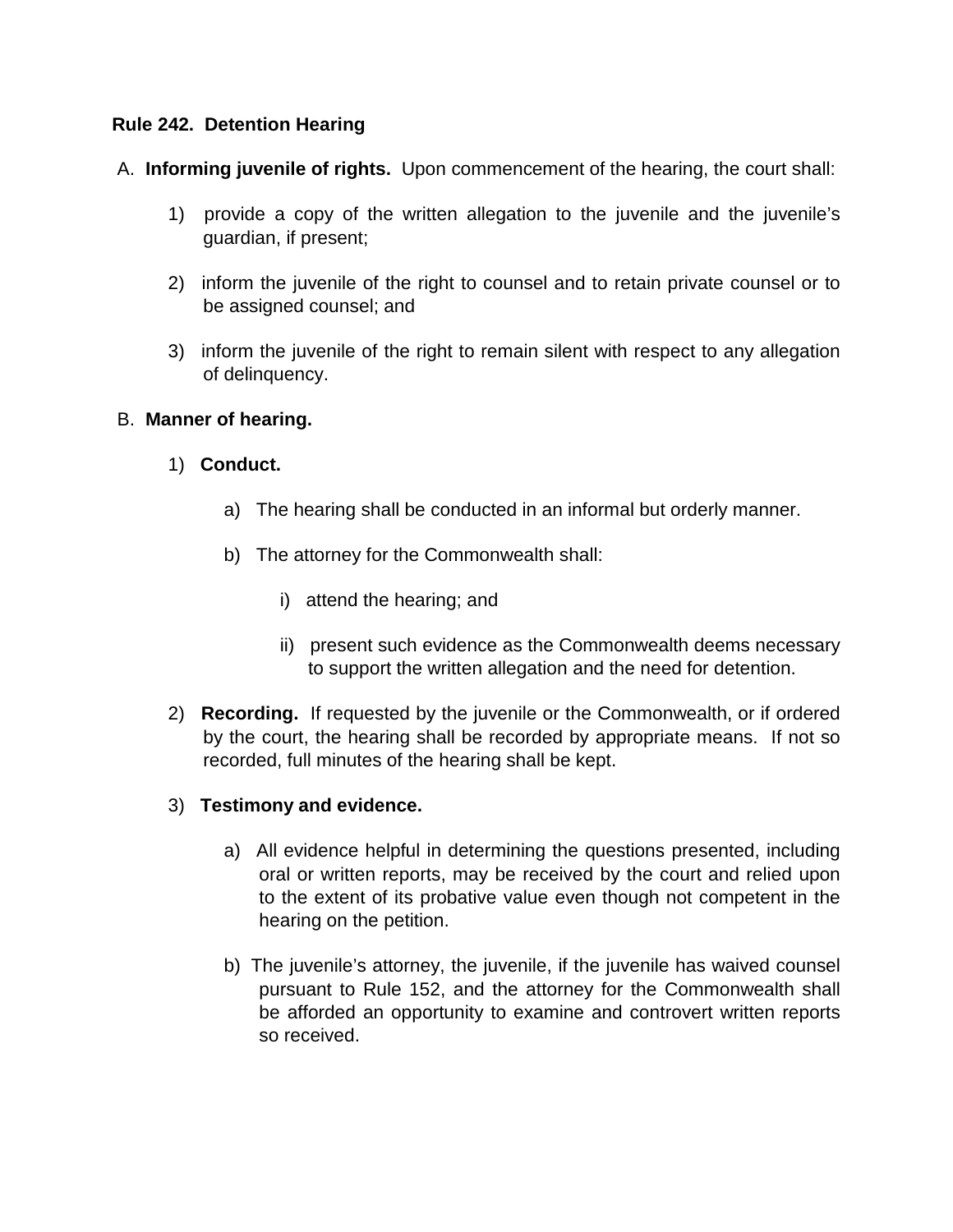- 4) **Juvenile's rights.** The juvenile shall be present at the detention hearing and the juvenile's attorney **[or the juvenile, if the juvenile has waived counsel pursuant to Rule 152,]** may:
	- a) cross-examine witnesses offered against the juvenile; and
	- b) offer evidence or witnesses, if any, pertinent to the probable cause or detention determination.
- 5) **Advanced communication technology.** A court may utilize advanced communication technology pursuant to Rule 129 for a juvenile or a witness unless good cause is shown otherwise.
- C. **Findings.** The court shall determine whether:
	- 1) there is probable cause that a delinquent act was committed by the juvenile;
	- 2) detention of the juvenile is warranted; and
	- 3) there are any special needs of the juvenile that have been identified and that the court deems necessary to address while the juvenile is in detention.
- D. **Filing of petition.** If a juvenile remains detained after the hearing, a petition shall be filed with the clerk of courts within twenty-four hours or the next court business day.
- E. **Court's order.** At the conclusion of the detention hearing, the court shall enter a written order setting forth its findings pursuant to paragraph (C).

#### **Comment**

 A detention hearing consists of two stages. The first stage of a detention hearing is a probable cause hearing. If probable cause is not found, the juvenile is to be released. If probable cause is found, then the court is to proceed to the second stage.

The second stage of a detention hearing is a detention determination hearing. The court should hear pertinent evidence concerning the detention status of the juvenile, review and consider all alternatives to secure detention, and determine if the detention of the juvenile is warranted.

An additional determination is required in paragraph (C)(3) although this is not a third stage of the detention hearing. It is important that the court address any special needs of the juvenile while the juvenile is in detention. The juvenile's attorney, the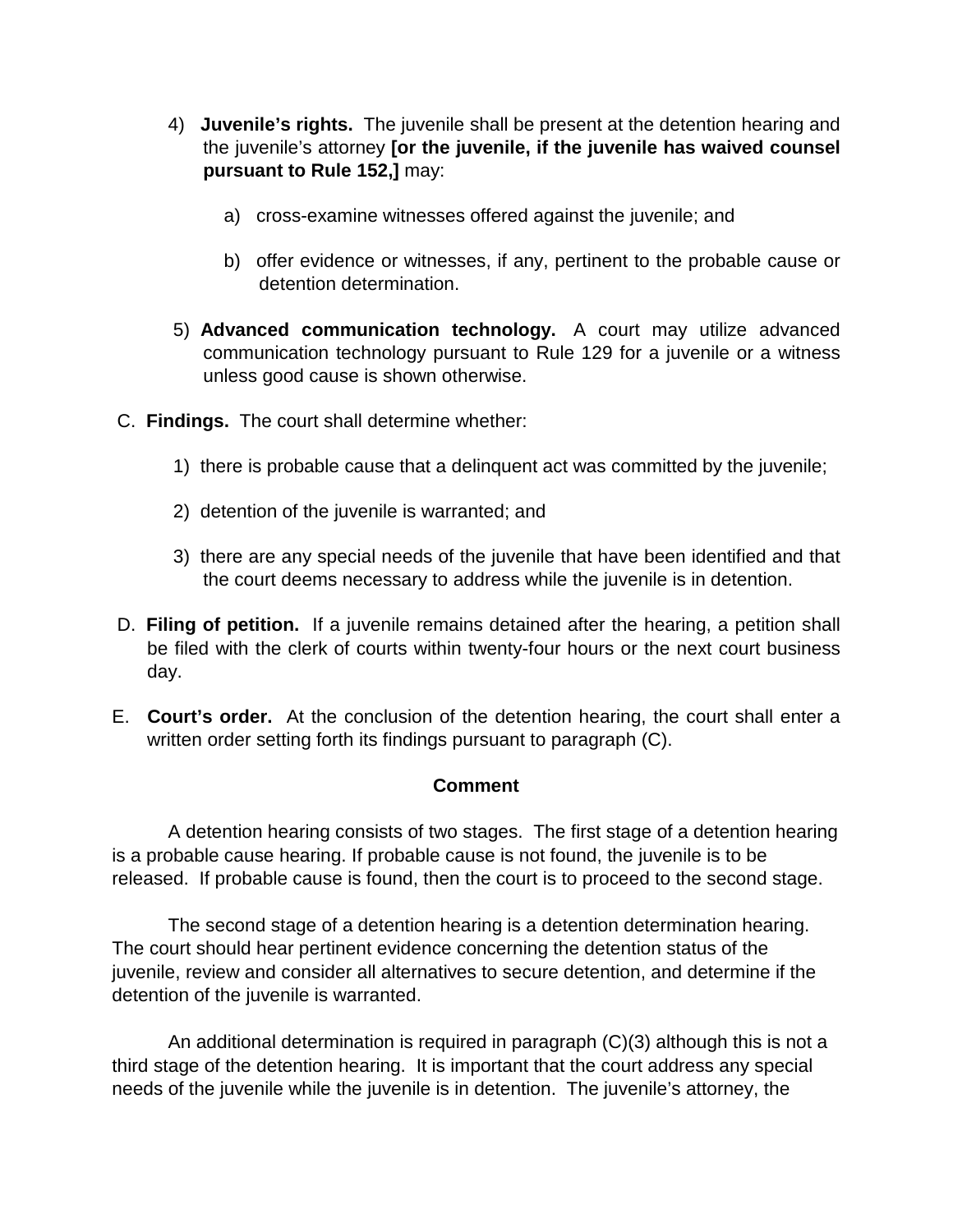juvenile probation officer, or detention staff is to present any educational, health care, and disability needs to the court, if known at the time of the hearing. Special needs may include needs for special education, remedial services, health care, and disability. If the court determines a juvenile is in need of an educational decision maker, the court is to appoint an educational decision maker pursuant to Rule 147.

When addressing the juvenile's needs concerning health care and disability, the court's order should address the right of: 1) a juvenile to receive timely and medically appropriate screenings and health care services, 55 Pa. Code § 3800.32 and 42 U.S.C. § 1396d(r); and 2) a juvenile with disabilities to receive necessary accommodations, 42 U.S.C. § 12132, 28 C.F.R. § 35.101 *et seq.*, Section 504 of the Rehabilitation Act of 1973, *as amended*, 29 U.S.C. § 794, and implementing regulations at 45 C.F.R. § 84.1 *et seq*.

Pursuant to the Juvenile Act, the court has authority to order a physical or mental examination of a juvenile and medical or surgical treatment of a minor, who is suffering from a serious physical condition or illness**,** which requires prompt treatment in the opinion of a physician. The court may order the treatment even if the guardians have not been given notice of the pending hearing, are not available, or without good cause inform the court that they do not consent to the treatment. 42 Pa.C.S. § 6339(b).

The procedures of paragraph (D) deviate from the procedures of the Juvenile Act. *See* 42 Pa.C.S. § 6331. Under paragraph (D), a petition does not have to be filed within twenty-four hours of the juvenile's detention; rather, the petition should be filed within twenty-four hours of the conclusion of the detention hearing if the juvenile is detained. *See* Rule 800. If the juvenile is not detained, a petition may be filed at any time prior to the adjudicatory hearing. However, the juvenile's attorney should have sufficient notice of the allegations prior to the adjudicatory hearing to prepare for the defense of the juvenile. *See* Rule 330 for petition requirements, Rule 331 for service of the petition, and Rule 363 for time of service.

The victim may be present at the hearing. *See* Rule 132 and 18 P. S. § 11.201 *et seq.* Any persons may be subpoenaed to appear for the hearing. *See* Rule 123 and 42 Pa.C.S. § 6333. However, nothing in these rules requires the attendance of the victim unless subpoenaed. If the victim is not present, the victim is to be notified of the final outcome of the proceeding. *See* Victim's Bill of Rights, 18 P. S. § 11.201 *et seq.*

*See* 42 Pa.C.S. § § 6332, 6336, and 6338 for the statutory provisions concerning informal hearings and other basic rights.

**Official Note:** Rule 242 adopted April 1, 2005, effective October 1, 2005. Amended April 21, 2011, effective July 1, 2011. Amended April 29, 2011, effective July 1, 2011.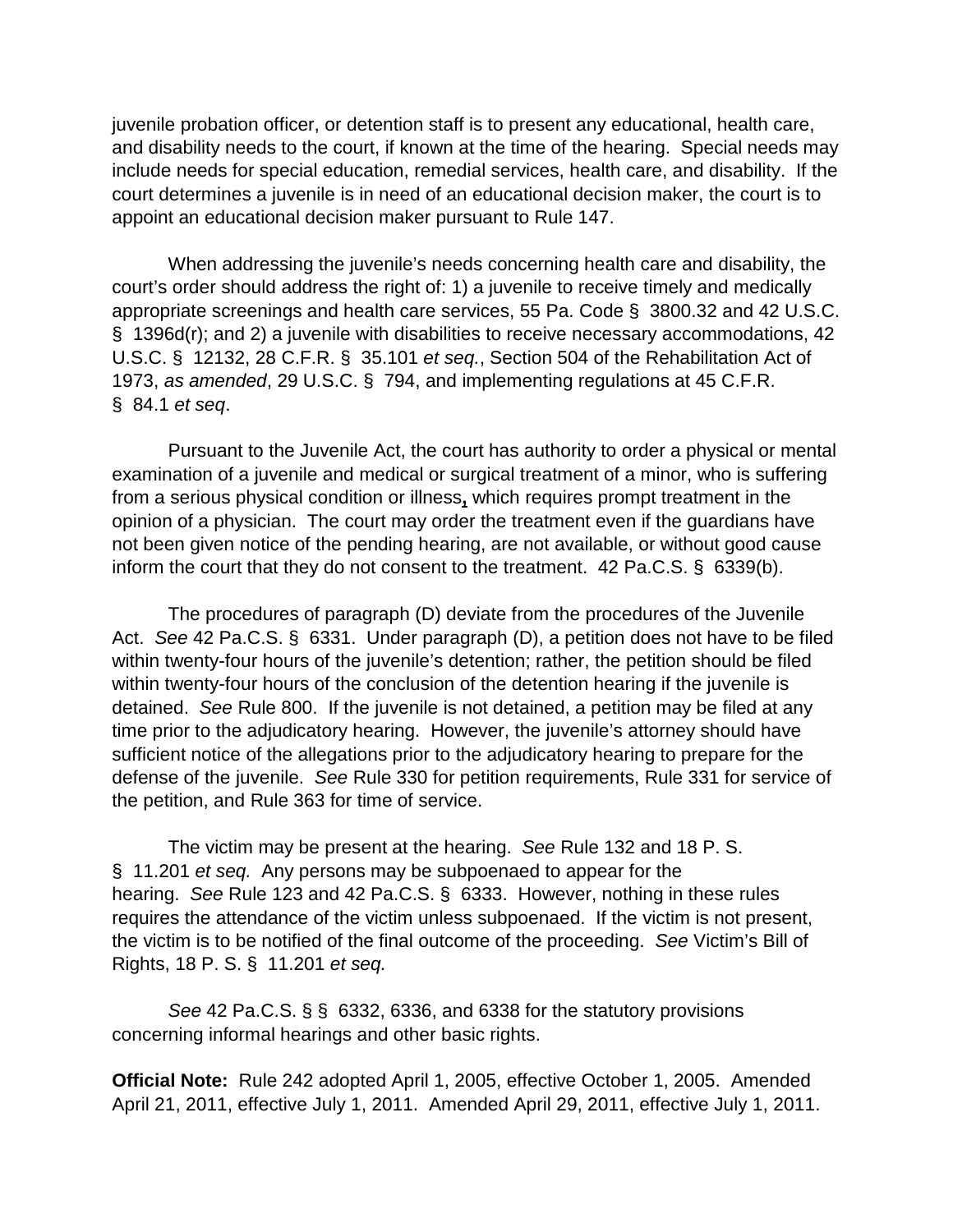Amended May 26, 2011, effective July 1, 2011. Amended July 18, 2012, effective October 1, 2012. **Amended \_\_ \_\_, 2016, effective \_\_ \_\_, 2016.**

#### *Committee Explanatory Reports:*

Final Report explaining the provisions of Rule 242 published with the Court's Order at 35 Pa.B. 2214 (April 16, 2005). Final Report explaining the amendments to Rule 242 published with the Court's Order at 41 Pa.B. 2319 (May 7, 2011). Final Report explaining the amendments to Rule 242 published with the Court's Order at 41 Pa.B. 2413 (May 14, 2011). Final Report explaining the amendments to Rule 242 published with the Court's Order at 41 Pa.B. 3180 (June 25, 2011). Final Report explaining the amendments to Rule 242 published with the Court's Order at 42 Pa.B. 4909 (August 4, 2012). **Final Report explaining the amendments to Rule 242 published with the Court's Order at \_\_ Pa.B. \_\_ (\_\_ \_\_, 2016).**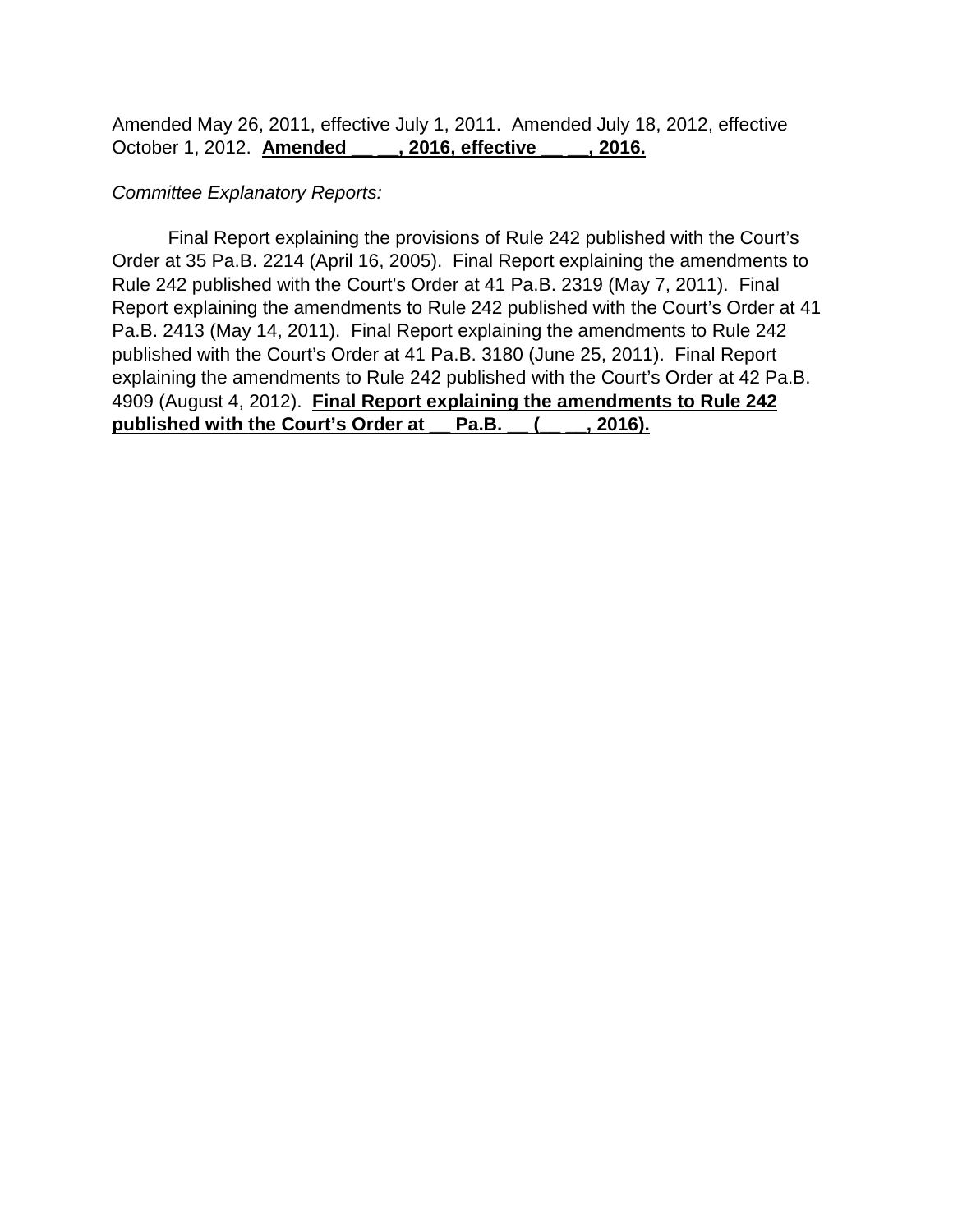### **Rule 1242. Shelter Care Hearing**

- A. **Informing of rights.** Upon commencement of the hearing, the court shall ensure that:
	- 1) a copy of the shelter care application is provided to the parties; and
	- 2) all parties are informed of the right to counsel.

### B. **Manner of hearing.**

- 1) **Conduct.** The hearing shall be conducted in an informal but orderly manner.
- 2) **Recording.** If requested, or if ordered by the court, the hearing shall be recorded by appropriate means. If not so recorded, full minutes of the hearing shall be kept.
- 3) **Testimony and evidence.** All evidence helpful in determining the questions presented, including oral or written reports, may be received by the court and relied upon to the extent of its probative value even though not competent in the hearing on the petition. The child's attorney, the guardian, if unrepresented, and the attorney for the guardian shall be afforded an opportunity to examine and controvert written reports so received.
- 4) **Advanced communication technology.** Upon good cause shown, a court may utilize advanced communication technology pursuant to Rule 1129.
- C. **Findings.** The court shall determine whether:
	- 1) there are sufficient facts in support of the shelter care application;
	- 2) the county agency has reasonably engaged in family finding;
	- 3) custody of the child is warranted after consideration of the following factors:
		- a) remaining in the home would be contrary to the welfare and best interests of the child;
		- b) reasonable efforts were made by the county agency to prevent the child's placement;
		- c) the child's placement is the least restrictive placement that meets the needs of the child, supported by reasons why there are no less restrictive alternatives available; and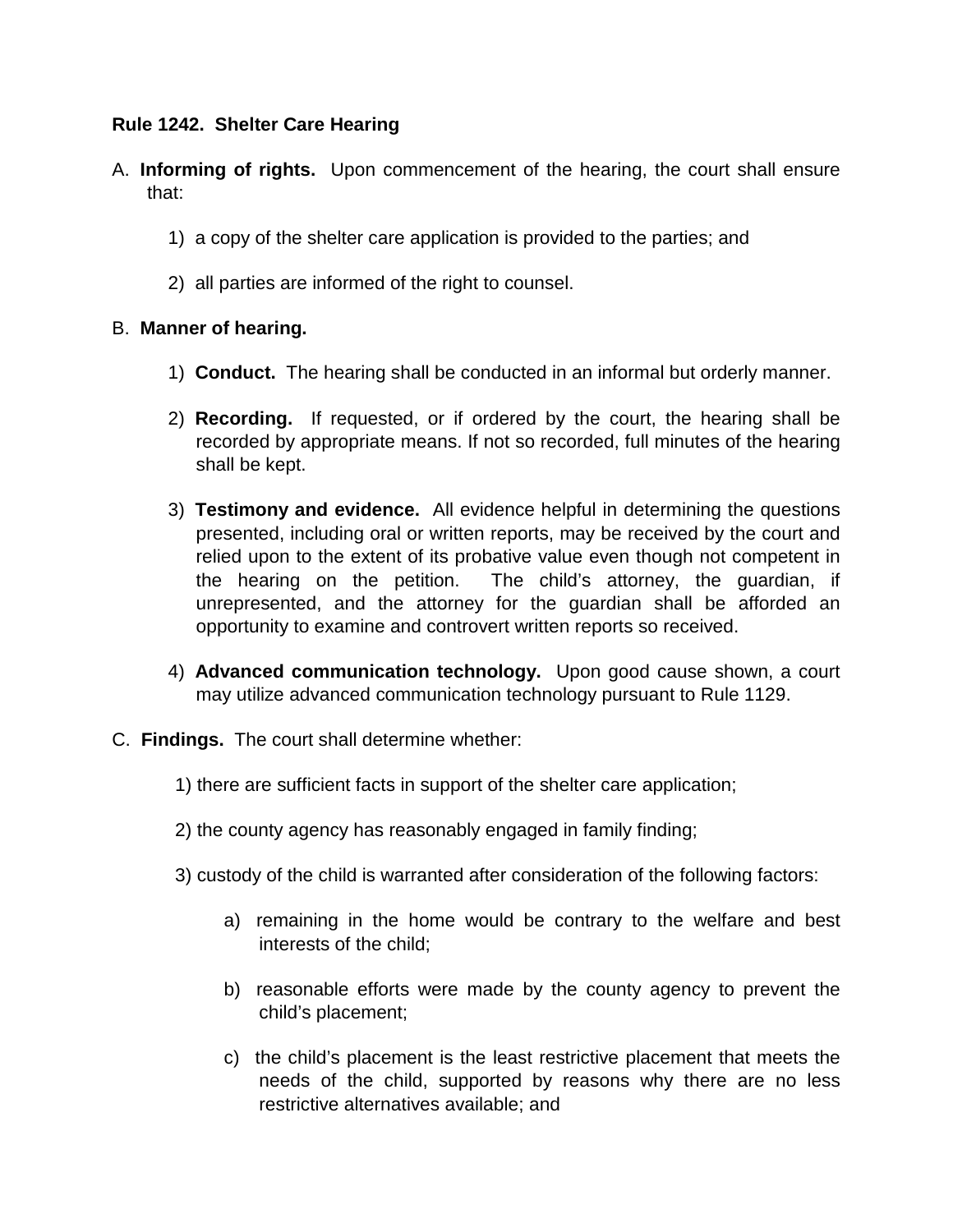- d) the lack of efforts was reasonable in the case of an emergency placement where services were not offered;
- 4) a person, other than the county agency, submitting a shelter care application, is a party to the proceedings; and
- 5) there are any special needs of the child that have been identified and that the court deems necessary to address while the child is in shelter care.
- D. **Prompt hearing.** The court shall conduct a hearing within seventy-two hours of taking the child into protective custody. **The parties shall not be permitted to waive the shelter care hearing.**
- E. **Court order.** At the conclusion of the shelter care hearing, the court shall enter a written order setting forth:
	- 1) its findings pursuant to paragraph (C);
	- 2) any conditions placed upon any party;
	- 3) any orders regarding family finding pursuant to Rule 1149;
	- 4) any orders for placement or temporary care of the child;
	- 5) any findings or orders necessary to ensure the stability and appropriateness of the child's education, and when appropriate, the court shall appoint an educational decision maker pursuant to Rule 1147;
	- 6) any findings or orders necessary to identify, monitor, and address the child's needs concerning health care and disability, if any, and if parental consent cannot be obtained, authorize evaluations and treatment needed; and
	- 7) any orders of visitation.

#### **Comment**

 Pursuant to paragraph (B)(4), it is expected that the parties be present. Only upon good cause shown should advanced communication technology be utilized.

 Pursuant to paragraph (C), the court is to make a determination that the evidence presented with the shelter care application under Rule 1240 is supported by sufficient facts. After this determination, the court is to determine whether the custody of the child is warranted by requiring a finding that: 1) remaining in the home would be contrary to the health and welfare of the child; 2) reasonable efforts were made by the county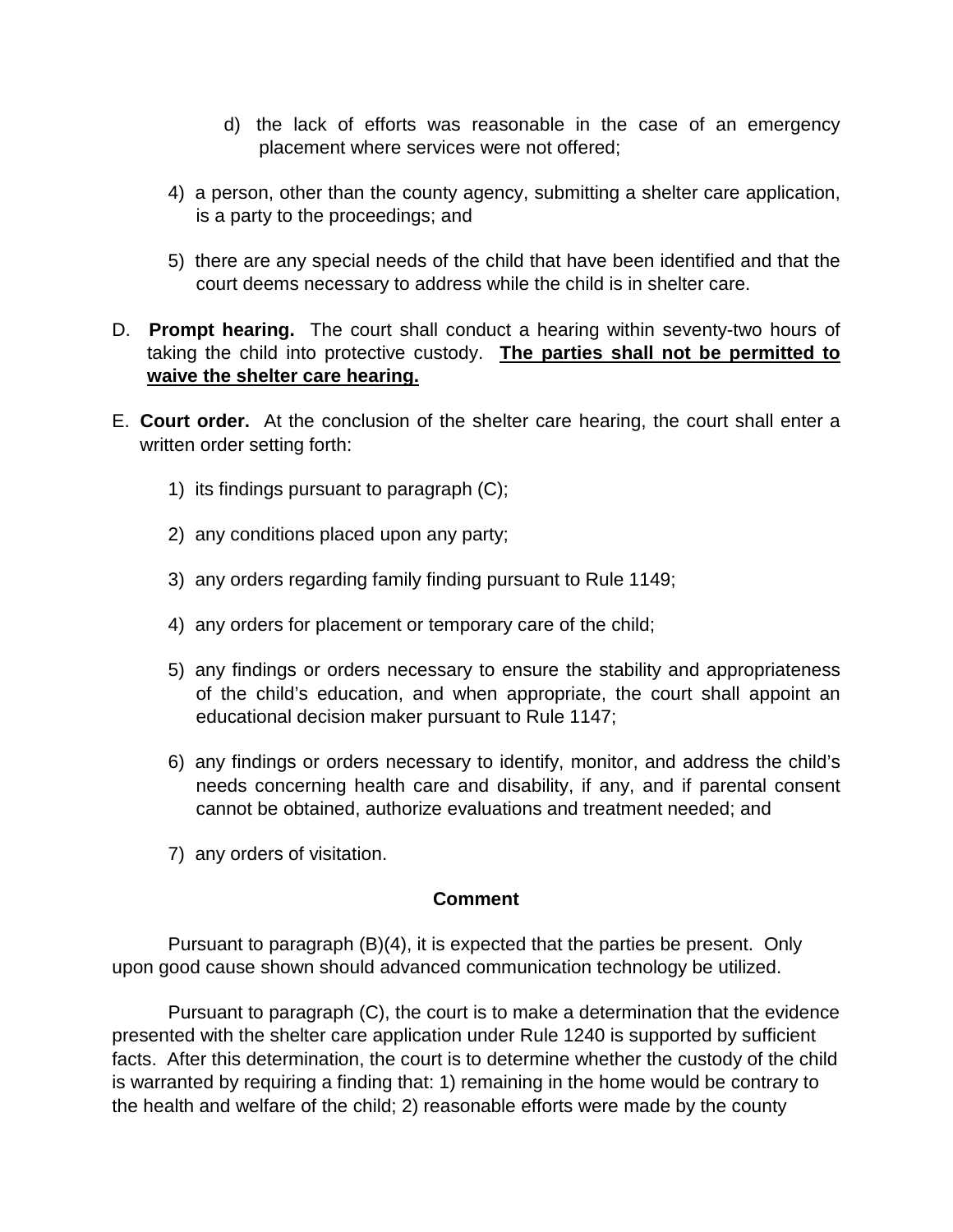agency to prevent the placement of the child; 3) the child was placed in the least restrictive placement available; and 4) if the child was taken into emergency placement without services being offered, the lack of efforts by the county agency was reasonable. Additionally, the court is to state the reasons why there are no less restrictive alternatives available.

 Family finding is to be initiated prior to the shelter care hearing. *See* Comment to Rule 1149 as to level of reasonableness.

 Pursuant to paragraph (C)(2), the court is to make a determination whether the county agency has reasonably engaged or is to engage in family finding in the case. The county agency will be required to report its diligent family finding efforts at subsequent hearings. *See* Rule 1149 for requirements of family finding. *See also* Rules 1408(2), 1512(D)(1)(h), 1514(A)(4), 1608(D)(1)(h), and 1610(D) and their Comments for the court's findings as to the county agency's satisfaction of the family finding requirements and Rules 1210(D), 1409(C) and 1609(D) and Comments to Rules 1408, 1409, 1512, 1514, 1515, 1608, 1609, 1610, and 1611 on the court's orders.

 Pursuant to paragraph (C)(4), the court is to determine whether or not a person is a proper party to the proceedings. Regardless of the court's findings on the party status, the court is to determine if the application is supported by sufficient evidence.

# Under paragraph (D), the court is to ensure a timely hearing. **Nothing in paragraph (D) is intended to preclude the use of stipulations or agreements among the parties, subject to court review and approval at the shelter care hearing.**

*See* 42 Pa.C.S. § 6332.

 Pursuant to paragraph (E), the court is to enter a written order. It is important that the court address any special needs of the child while the child is in shelter care. The child's attorney or the county agency is to present any educational, health care, and disability needs to the court, if known at the time of the hearing. These needs may include a child's educational stability, needs concerning early intervention, remedial services, health care, and disability. If the court determines a child is in need of an educational decision maker, the court is to appoint an educational decision maker pursuant to Rule 1147.

 The court's order should address the child's educational stability, including the right to an educational decision maker. The order should address the child's right to: 1) educational stability, including the right to: a) remain in the same school regardless of a change in placement when it is in the child's best interest; b) immediate enrollment when a school change is in the child's best interest; and c) have school proximity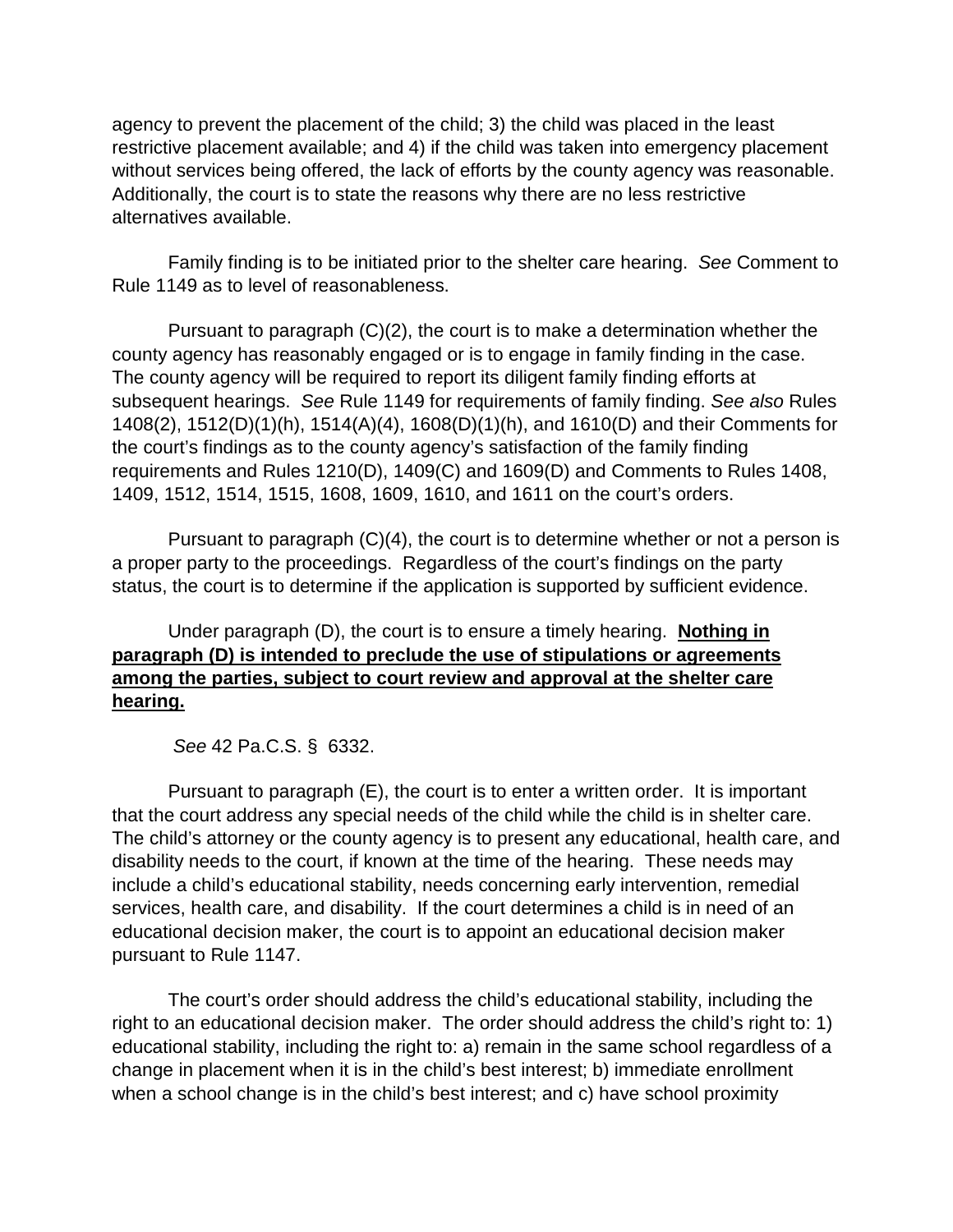considered in all placement changes, 42 U.S.C. § § 675(1)(G) and 11431 *et seq.*; 2) an educational decision maker pursuant to Rule 1147, 42 Pa. C.S. § 6301, 20 U.S.C. § 1439(a)(5), and 34 C.F.R. § 300.519; 3) an appropriate education, including any necessary special education, early intervention, or remedial services pursuant to 24 P.S. § § 13-1371 and 13-1372, 55 Pa. Code § 3130.87, and 20 U.S.C. § 1400 *et seq.*; 4) the educational services necessary to support the child's transition to independent living pursuant to 42 Pa.C.S. § 6351 if the child is sixteen or older ; and 5) a transition plan that addresses the child's educational needs pursuant to 42 U.S.C. § 675(5)(H) if the child will age out of care within ninety days.

 When addressing the child's health and disability needs, the court's order should address the right of: 1) a child to receive timely and medically appropriate screenings and health care services, 55 Pa. Code § 3800.32 and 42 U.S.C. § 1396d(r); and 2) a child with disabilities to receive necessary accommodations, 42 U.S.C. § 12132, 28 C.F.R. § 35.101 *et seq.*, Section 504 of the Rehabilitation Act of 1973, *as amended*, 29 U.S.C. § 794, and implementing regulations at 45 C.F.R. § 84.1 *et seq*.

 Pursuant to the Juvenile Act, the court has authority to order a physical or mental examination of a child and medical or surgical treatment of a minor, who is suffering from a serious physical condition or illness which requires prompt treatment in the opinion of a physician. The court may order the treatment even if the guardians have not been given notice of the pending hearing, are not available, or without good cause inform the court that they do not consent to the treatment. 42 Pa.C.S. § 6339(b).

 Nothing in this rule prohibits informal conferences, narrowing of issues, if necessary, and the court making appropriate orders to expedite the case through court. The shelter care hearing may be used as a vehicle to discuss the matters needed and narrow the issues. The court is to insure a timely adjudicatory hearing is held.

 *See* 42 Pa.C.S. § 6339 for orders of physical and mental examinations and treatment.

*See* Rule 1330(A) for filing of a petition.

**Official Note:** Rule 1242 adopted August 21, 2006, effective February 1, 2007. Amended April 21, 2011, effective July 1, 2011. Amended April 29, 2011, effective July 1, 2011. Amended July 13, 2015, effective October 1, 2015. **Amended \_\_ \_\_, 2016, effective \_\_ \_\_, 2016.**

#### *Committee Explanatory Reports:*

 Final Report explaining the provisions of Rule 1242 published with the Court's Order at 36 Pa.B. 5571 (September 2, 2006). Final Report explaining the amendments